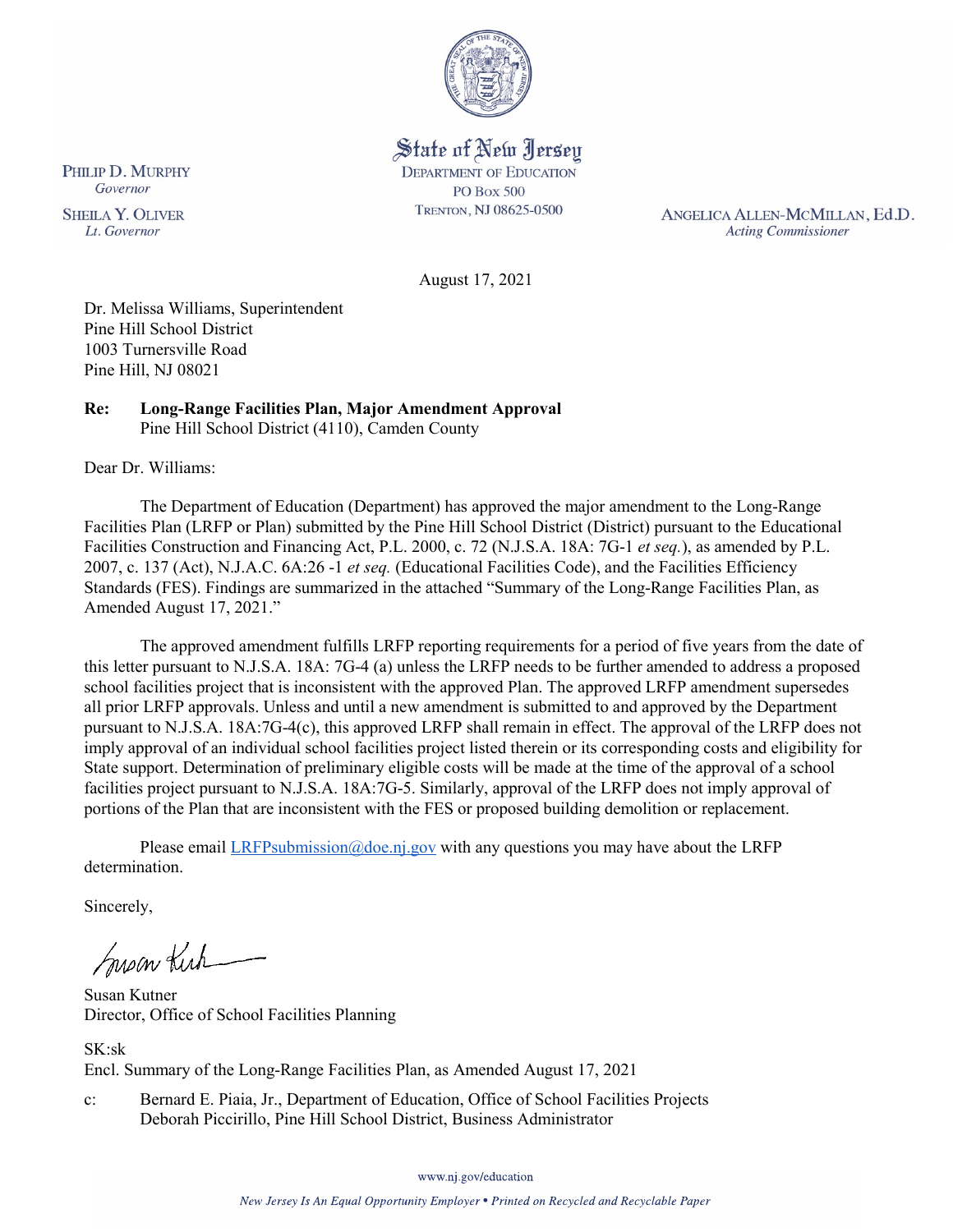# **Pine Hill School District (4110) Summary of the Long-Range Facilities Plan, as Amended August 17, 2021**

The Department of Education (Department) has completed its review of the major amendment to the Long-Range Facilities Plan (LRFP or Plan) submitted by the Pine Hill School District (District) pursuant to the Educational Facilities Construction and Financing Act, P.L. 2000, c. 72 (N.J.S.A. 18A: 7G-1 *et seq.*), as amended by P.L. 2007, c. 137 (Act), N.J.A.C. 6A:26-1 et seq. (Educational Facilities Code), and the Facilities Efficiency Standards (FES).

The following provides a summary of the District's approved amended LRFP. The summary is based on the standards set forth in the Act, the Educational Facilities Code, the FES, District-reported information in the Department's LRFP reporting system, and supporting documentation. The referenced reports in *italic* text are standard reports available on the Department's LRFP website.

## **1. Inventory Overview**

The District is classified as a Regular Operating District (ROD) for funding purposes. It provides services for students in grades PK-8.

The District identified existing and proposed schools, sites, buildings, rooms, and site amenities in its LRFP. Table 1 lists the number of existing and proposed district schools, sites, and buildings. Detailed information can be found in the *School Asset Inventory Report* and the *Site Asset Inventory Report.*

**As directed by the Department, school facilities projects that have received initial approval by the Department and have been approved by the voters, if applicable, are represented as "existing" in the LRFP.** Approved projects that include new construction and/or the reconfiguration/reassignment of existing program space are as follows: n/a.

| Category                                           | <b>Existing</b> | <b>Proposed</b> |
|----------------------------------------------------|-----------------|-----------------|
| Number of Schools (assigned DOE school code)       |                 |                 |
| Number of Instructional Buildings <sup>1</sup>     |                 |                 |
| Number of Non-Instructional Buildings <sup>2</sup> |                 |                 |
| Number of Vacant Buildings                         |                 |                 |
| Number of Sites                                    |                 |                 |

## **Table 1: Number of Schools, School Buildings, and Sites**

Based on the existing facilities inventory submitted by the District:

- Schools using leased buildings (short or long-term):  $n/a$
- Schools using temporary classroom units (TCUs), excluding TCUs supporting construction: n/a
- Vacant/unassigned school buildings:  $n/a$

<span id="page-1-0"></span><sup>&</sup>lt;sup>1</sup> Includes district-owned buildings and long-term leases serving students in district-operated programs

<span id="page-1-1"></span><sup>2</sup> Includes buildings not used for instruction, such as administrative and utility buildings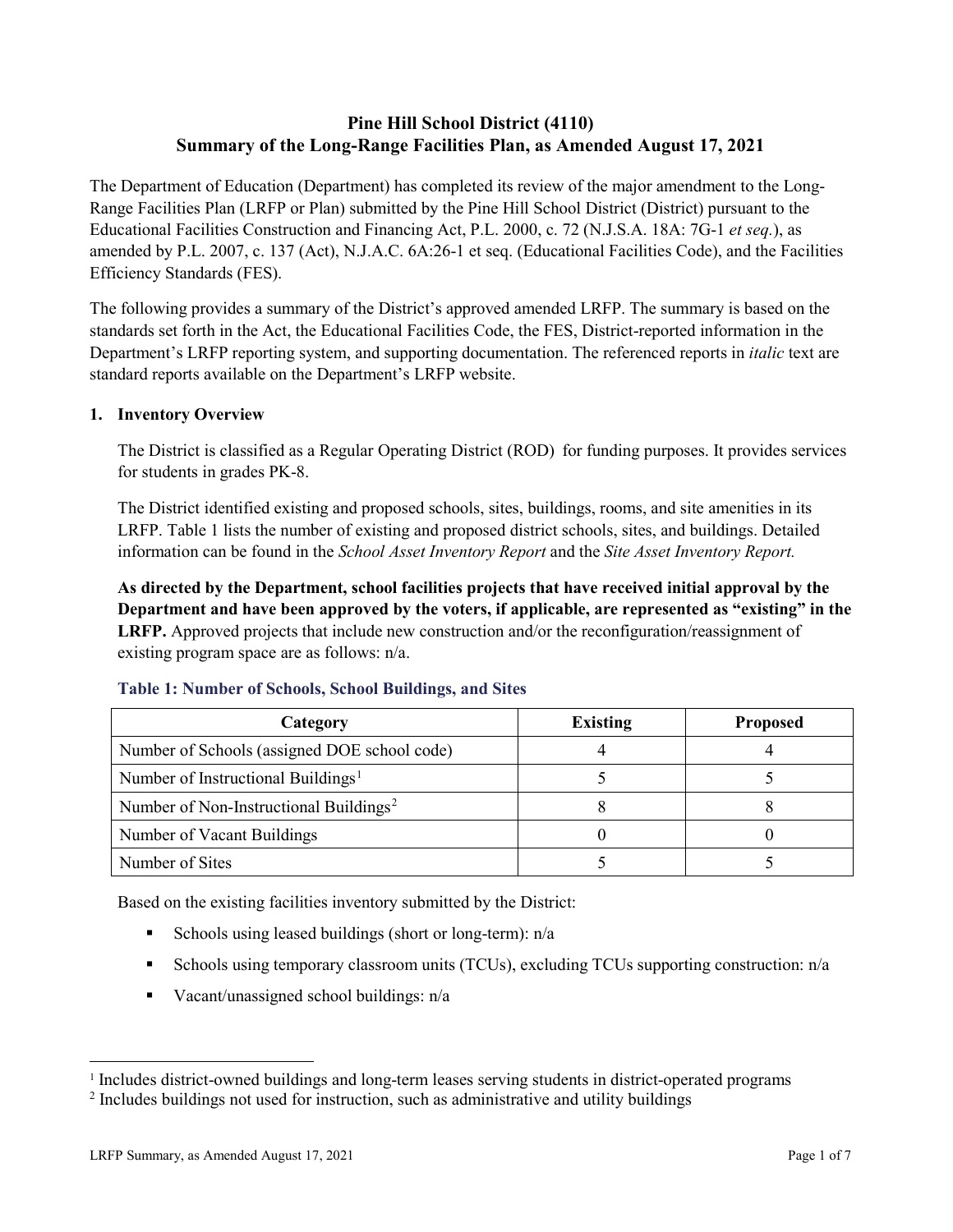Findings:

The Department has determined that the proposed inventory is adequate for approval of the District's LRFP amendment. However, the LRFP determination does not imply approval of an individual school facilities project listed within the LRFP; the District must submit individual project applications for project approval.

## **2. District Enrollments**

The District determined the number of students, or "proposed enrollments," to be accommodated for LRFP planning purposes on a district-wide basis and in each school.

The Department minimally requires the submission of a standard cohort-survival projection using historic enrollment data from the Application for School State Aid (ASSA) or NJ Smart. The cohort-survival method projection method forecasts future students based upon the survival of the existing student population as it moves from grade to grade. A survival ratio of less than 1.00 indicates a loss of students, while a survival ratio of more than 1.00 indicates the class size is increasing. For example, if a survival ratio tracking first to second grade is computed to be 1.05, the grade size is increasing by 5% from one year to the next. The cohort-survival projection methodology works well for communities with stable demographic conditions. Atypical events impacting housing or enrollments, such as an economic downturn that halts new housing construction or the opening of a charter or private school, typically makes a cohort-survival projection less reliable.

#### **Proposed enrollments are based on a standard cohort-survival enrollment projection.**

Adequate supporting documentation was submitted to the Department to justify the proposed enrollments. Table 2 provides a comparison of existing and projected enrollments. All totals include special education students.

|                              | <b>Existing Enrollments</b> | <b>District Proposed Enrollments</b> |
|------------------------------|-----------------------------|--------------------------------------|
| <b>Grades</b>                | 2020-21                     | 2025-26                              |
| PK (excl. private providers) | 30                          | 50                                   |
| Grades K to 5                | 679                         | 627                                  |
| Grades 6 to 8                | 419                         | 314                                  |
| Grades 9 to 12               | 679                         | 756                                  |
| <b>Totals PK to 12</b>       | 1,807                       | 1,747                                |

## **Table 2: Enrollments**

Findings:

The Department has determined the District's proposed enrollments to be acceptable for approval of the District's LRFP amendment. The Department will require a current enrollment projection at the time an application for a school facilities project is submitted incorporating the District's most recent enrollments in order to verify that the LRFP's planned capacity is appropriate for the updated enrollments.

## **3. District Practices Capacity**

Based on information provided in the room inventories, District Practices Capacity was calculated for each school building to determine whether adequate capacity is proposed for the projected enrollments based on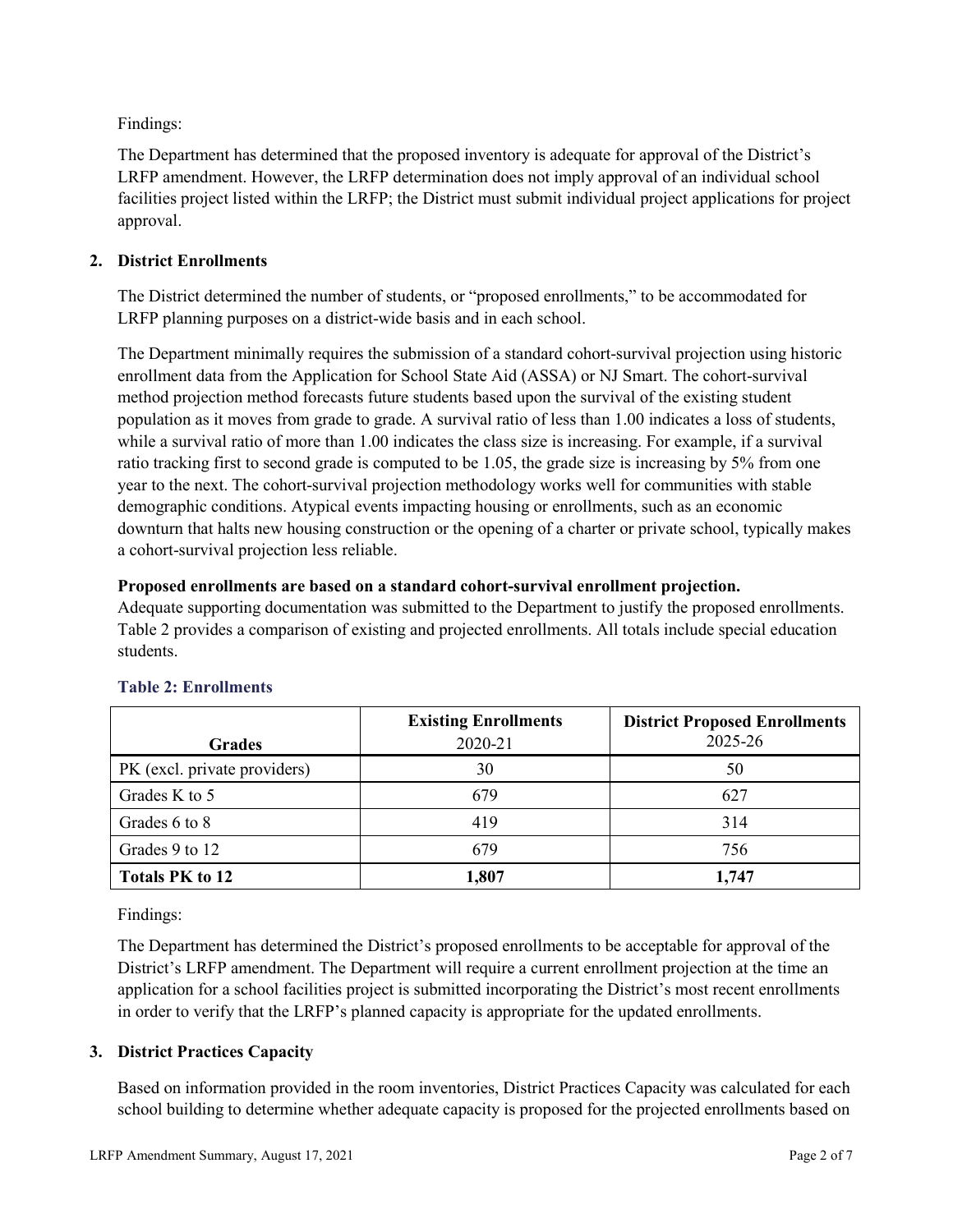district scheduling and class size practices. The capacity totals assume instructional buildings can be fully utilized regardless of school sending areas, transportation, and other operational issues. The calculations only consider district-owned buildings and long-term leases; short term leases and temporary buildings are excluded. **A capacity utilization factor of 90% for classrooms serving grades K-8 and 85% for classrooms serving grades 9-12 is applied in accordance with the FES.** No capacity utilization factor is applied to preschool classrooms.

In certain cases, districts may achieve adequate District Practices Capacity to accommodate enrollments but provide inadequate square feet per student in accordance with the FES, resulting in educational adequacy issues and "Unhoused Students." Unhoused students are considered in the "Functional Capacity" calculations used to determine potential State support for school facilities projects and are analyzed in Section 4.

Table 3 provides a summary of proposed enrollments and existing and proposed District-wide capacities. Detailed information can be found in the LRFP website reports titled *FES and District Practices Capacity Report, Existing Rooms Inventory Report, and Proposed Rooms Inventory Report.*

| <b>Grades</b>              | <b>Proposed</b><br><b>Enrollments</b> | <b>Existing</b><br><b>District</b><br><b>Practices</b><br>Capacity | <b>Existing</b><br>Deviation* | <b>Proposed</b><br><b>District</b><br><b>Practices</b><br>Capacity | <b>Proposed</b><br>Deviation* |
|----------------------------|---------------------------------------|--------------------------------------------------------------------|-------------------------------|--------------------------------------------------------------------|-------------------------------|
| Elementary ( $PK$ to 5)    | 677                                   | 1,081.45                                                           | 404.45                        | 1,081.45                                                           | 404.45                        |
| Middle $(6 \text{ to } 8)$ | 314                                   | 618.20                                                             | 304.20                        | 618.20                                                             | 304.20                        |
| High $(9 \text{ to } 12)$  | 756                                   | 1,024.25                                                           | 268.25                        | 1,024.25                                                           | 268.25                        |
| <b>District Totals</b>     | 1,747                                 | 2,723.90                                                           | 976.90                        | 2,723.90                                                           | 976.90                        |

## **Table 3: District Practices Capacity Analysis**

*\* Positive numbers signify surplus capacity; negative numbers signify inadequate capacity. Negative values for District Practices capacity are acceptable for approval if proposed enrollments do not exceed 100% capacity utilization.*

Considerations:

- Based on the proposed enrollments and existing room inventories, the District is projected to have inadequate capacity for the following grade groups, assuming all school buildings can be fully utilized: n/a
- Adequate justification has been provided by the District if the proposed capacity for a school significantly deviates from the proposed enrollments. Generally, surplus capacity is acceptable for LRFP approval if additional capacity is not proposed through new construction.

## Findings:

The Department has determined that proposed District capacity, in accordance with the proposed enrollments, is adequate for approval of the District's LRFP amendment. The Department will require a current enrollment projection at the time an application for a school facilities project is submitted, incorporating the District's most recent Fall Enrollment Report, in order to verify that the LRFP's planned capacity meets the District's updated enrollments.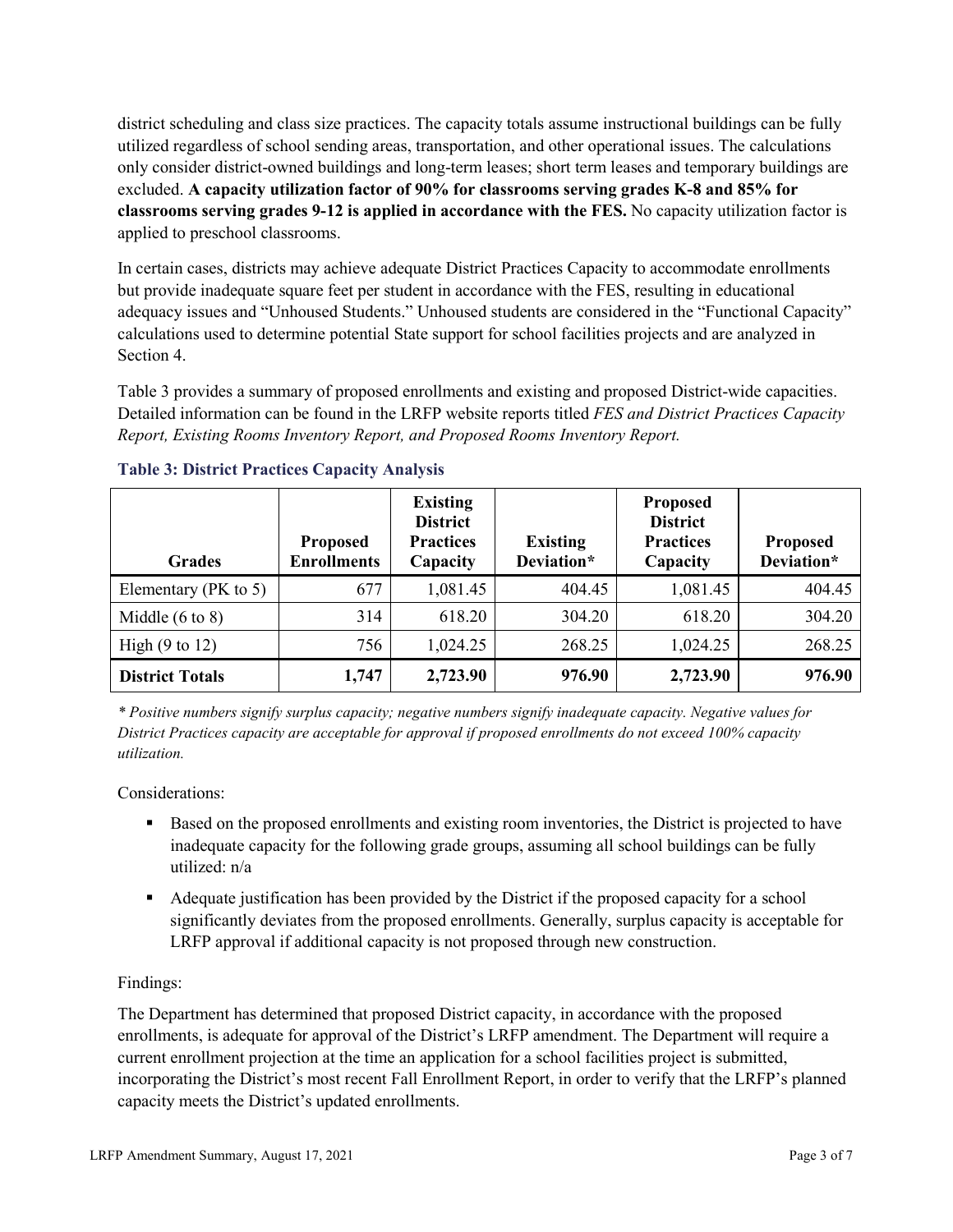## **4. New Construction Funding Eligibility**

*Functional Capacity* was calculated and compared to the proposed enrollments to provide a **preliminary estimate** of Unhoused Students and new construction funding eligibility. **A final determination will be made at the time of project application approval.**

*Functional Capacity* is the adjusted gross square footage of a school building *(total gross square feet minus excluded space)* divided by the minimum area allowance per full-time equivalent student for the grade level contained therein. *Unhoused Students* is the number of students projected to be enrolled in the District that exceeds the Functional Capacity of the District's schools pursuant to N.J.A.C. 6A:26-2.2(c). *Excluded Square Feet* includes (1) square footage exceeding the FES for any pre-kindergarten, kindergarten, general education, or self-contained special education classroom; (2) grossing factor square footage *(corridors, stairs, mechanical rooms, etc.)* that exceeds the FES allowance, and (3) square feet proposed to be demolished or discontinued from use. Excluded square feet may be revised during the review process for individual school facilities projects.

Table 4 provides a preliminary assessment of the Functional Capacity, Unhoused Students, and Estimated Maximum Approved Area for Unhoused Students for each FES grade group. The calculations exclude temporary facilities and short-term leased buildings. School buildings proposed for whole or partial demolition or reassignment to a non-school use are excluded from the calculations pending project application review. If a building is proposed to be reassigned to a different school, the square footage is applied to the proposed grades after reassignment. Buildings that are not assigned to a school are excluded from the calculations. In addition, only preschool students eligible for state funding (former ECPA students) are included. Detailed information concerning the calculations can be found in the *Functional Capacity and Unhoused Students Report* and the *Excluded Square Footage Report.*

| Category                                     | PK/K to 5 | 6 to 8  | 9 to 12  | <b>Total</b> |
|----------------------------------------------|-----------|---------|----------|--------------|
| Eligible PK /K-12 Proposed Enrollments       | 677       | 314     | 756      |              |
| FES Area Allowance (SF/student)              | 125.00    | 134.00  | 151.00   |              |
| <b>Prior to Completion of Proposed Work:</b> |           |         |          |              |
| <b>Existing Gross Square Feet</b>            | 118,500   | 100,241 | 175,802  | 394,543      |
| <b>Adjusted Gross Square Feet</b>            | 106,583   | 97,834  | 171,736  | 376,154      |
| <b>Adjusted Functional Capacity</b>          | 852.66    | 730.11  | 1,137.33 |              |
| <b>Unhoused Students</b>                     | 0.00      | 0.00    | 0.00     |              |
| Est. Max. Area for Unhoused Students         | 0.00      | 0.00    | 0.00     |              |
| <b>After Completion of Proposed Work:</b>    |           |         |          |              |
| Gross Square Feet                            | 118,500   | 100,241 | 175,802  | 394,543      |
| New Gross Square Feet                        | $\theta$  | 0       | $\theta$ | $\Omega$     |
| <b>Adjusted Gross Square Feet</b>            | 106,583   | 97,834  | 171,736  | 376,154      |
| <b>Functional Capacity</b>                   | 852.66    | 730.11  | 1,137.33 |              |
| Unhoused Students after Construction         | 0.00      | 0.00    | 0.00     |              |
| Est. Max. Area Remaining                     | 0.00      | 0.00    | 0.00     |              |

#### **Table 4: Estimated Maximum Approved Area for Unhoused Students**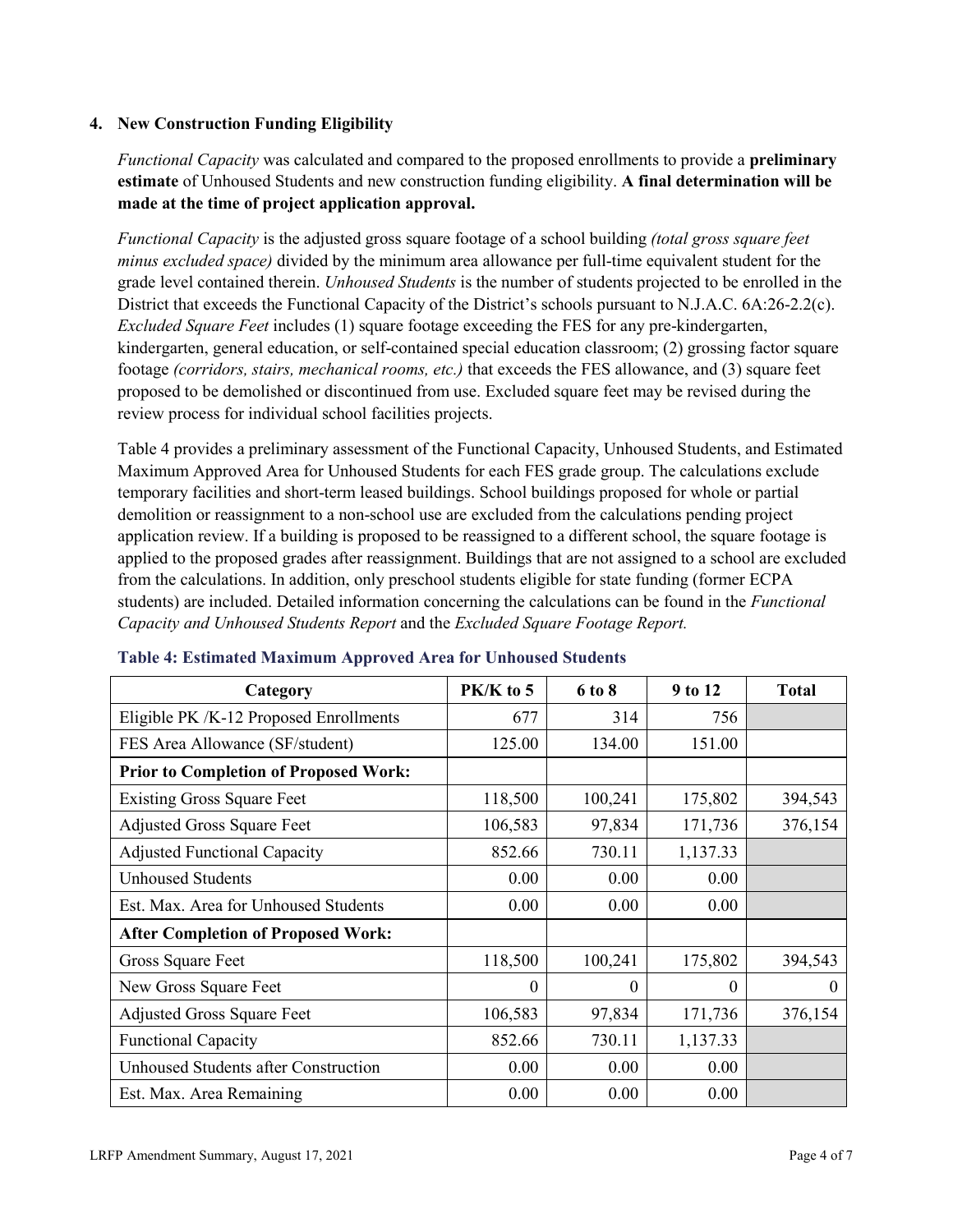Facilities used for non-instructional or non-educational purposes are ineligible for State support under the Act. However, projects for such facilities shall be reviewed by the Department to determine whether they are consistent with the District's LRFP and whether the facility, if it is to house students (full or part time) conforms to educational adequacy requirements. These projects shall conform to all applicable statutes and regulations.

Estimated costs represented in the LRFP by the District are for capital planning purposes only. The estimates are not intended to represent preliminary eligible costs or final eligible costs of approved school facilities projects.

Considerations:

- The District does not have approved projects pending completion, as noted in Section 1, that impact the Functional Capacity calculations.
- **The Functional Capacity calculations** *exclude* square feet proposed for demolition or discontinuation for the following FES grade groups and school buildings pending a feasibility study and project review: n/a.
- **Based on the preliminary assessment, the District has Unhoused Students prior to the completion** of proposed work for the following FES grade groups: n/a.
- New construction is proposed for the following FES grade groups: n/a.
- Proposed new construction exceeds the estimated maximum area allowance for Unhoused Students prior to the completion of the proposed work for the following grade groups: n/a.
- The District, based on the preliminary LRFP assessment, will not have Unhoused Students after completion of the proposed LRFP work. If the District is projected to have Unhoused Students, adequate justification has been provided to confirm educational adequacy in accordance with Section 6 of this determination.

## Findings:

Functional Capacity and Unhoused Students calculated in the LRFP are preliminary estimates. Preliminary Eligible Costs (PEC) and Final Eligible Costs (FEC) will be included in the review process for specific school facilities projects. A feasibility study undertaken by the District is required if building demolition or replacement is proposed per N.J.A.C. 6A:26-2.3(b)(10).

# **5. Proposed Work**

The District assessed program space, capacity, and physical plant deficiencies to determine corrective actions. Capital maintenance, or *"system actions,"* address physical plant deficiencies due to operational, building code, and /or life cycle issues. Inventory changes, or *"inventory actions,*" add, alter, or eliminate sites, site amenities, buildings, and/or rooms.

The Act (N.J.S.A. 18A:7G-7b) provides that all school facilities shall be deemed suitable for rehabilitation unless a pre-construction evaluation undertaken by the District demonstrates to the satisfaction of the Commissioner that the structure might pose a risk to the safety of the occupants even after rehabilitation or that rehabilitation is not cost-effective. Pursuant to N.J.A.C. 6A:26-2.3(b)(10), the Commissioner may identify school facilities for which new construction is proposed in lieu of rehabilitation for which it appears from the information presented that new construction is justified, provided, however, that for such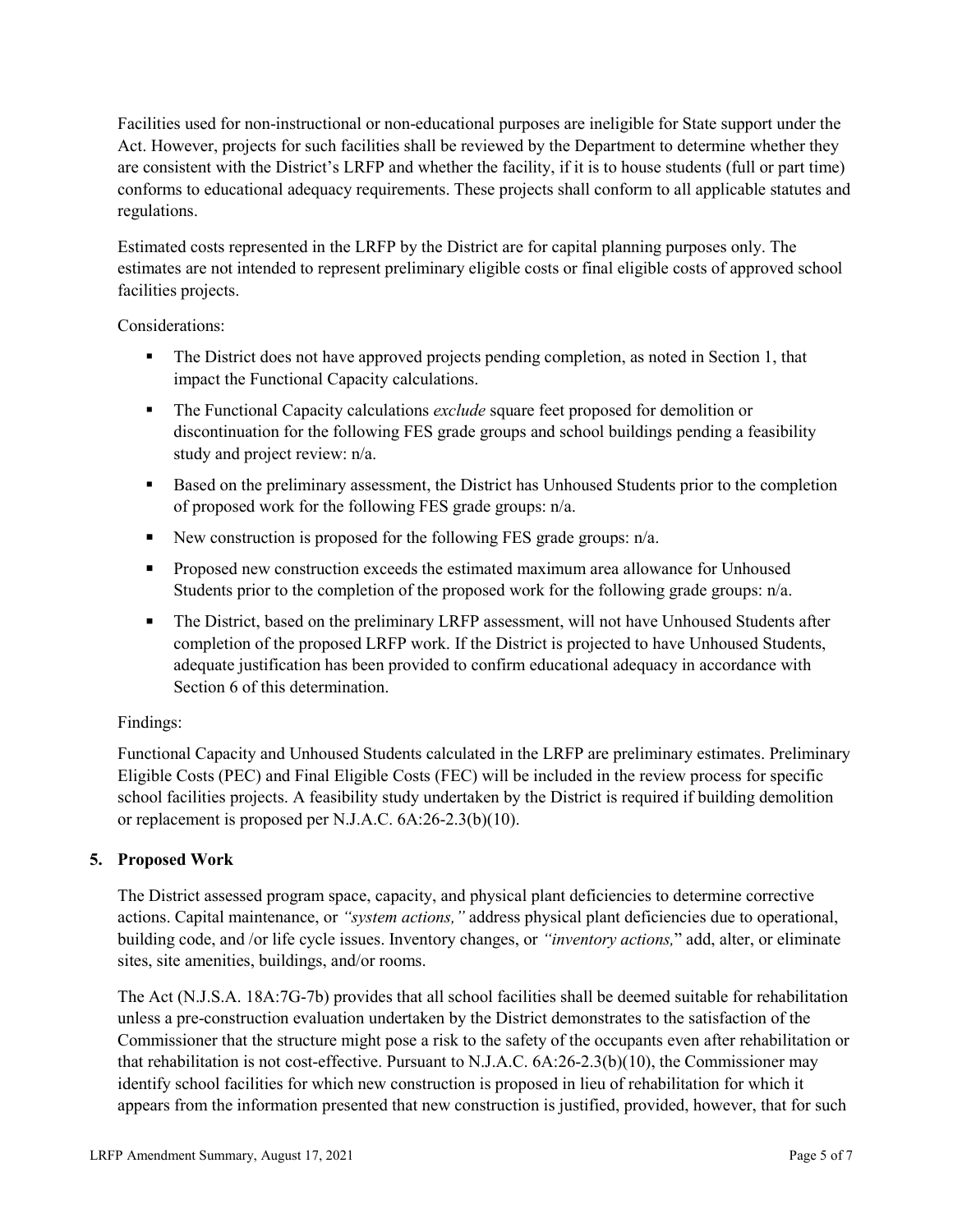school facilities so identified, the District must submit a feasibility study as part of the application for the specific school facilities project. The cost of each proposed building replacement is compared to the cost of additions or rehabilitation required to eliminate health and safety deficiencies and to achieve the District's programmatic model.

Table 5 lists the scope of work proposed for each school based on the building(s) serving their student population. Proposed inventory changes are described in the LRFP website reports titled *"School Asset Inventory Report and "Proposed Room Inventory Report."* Information concerning proposed systems work, or capital maintenance can be found in a supporting document submitted by the District.

With the completion of the proposed work, the following schools are proposed to be eliminated:  $n/a$ ; the following schools are proposed to be added: n/a.

| <b>Proposed Scope of Work</b>                                                                  | <b>Applicable Schools</b>                                                      |
|------------------------------------------------------------------------------------------------|--------------------------------------------------------------------------------|
| <b>Renovation only</b> (no new construction)                                                   |                                                                                |
| System actions only (no inventory actions)                                                     | Albert Bean (060); John Glenn (070);<br>Overbrook HS (010); Pine Hill MS (080) |
| Existing inventory actions only (no systems actions)                                           | n/a                                                                            |
| Systems and inventory changes                                                                  | n/a                                                                            |
| <b>New construction</b>                                                                        |                                                                                |
| Building addition only (no systems actions)                                                    | n/a                                                                            |
| Renovation and building addition (system, existing<br>inventory, and new construction actions) | n/a                                                                            |
| New building on existing site                                                                  | n/a                                                                            |
| New building on new or expanded site                                                           | n/a                                                                            |
| Site and building disposal (in addition to above scopes)                                       |                                                                                |
| Partial building demolition                                                                    | n/a                                                                            |
| Whole building demolition                                                                      | n/a                                                                            |
| Site and building disposal or discontinuation of use                                           | n/a                                                                            |

#### **Table 5: School Building Scope of Work**

Findings:

The Department has determined that the proposed work is adequate for approval of the District's LRFP amendment. However, Department approval of proposed work in the LRFP does not imply the District may proceed with a school facilities project. The District must submit individual project applications with cost estimates for Department project approval. Both school facilities project approval and other capital project review require consistency with the District's approved LRFP.

## **6. Proposed Room Inventories and the Facilities Efficiency Standards**

The District's proposed school buildings were evaluated to assess general educational adequacy in terms of compliance with the FES area allowance pursuant to N.J.A.C. 6A:26-2.2 and 2.3.